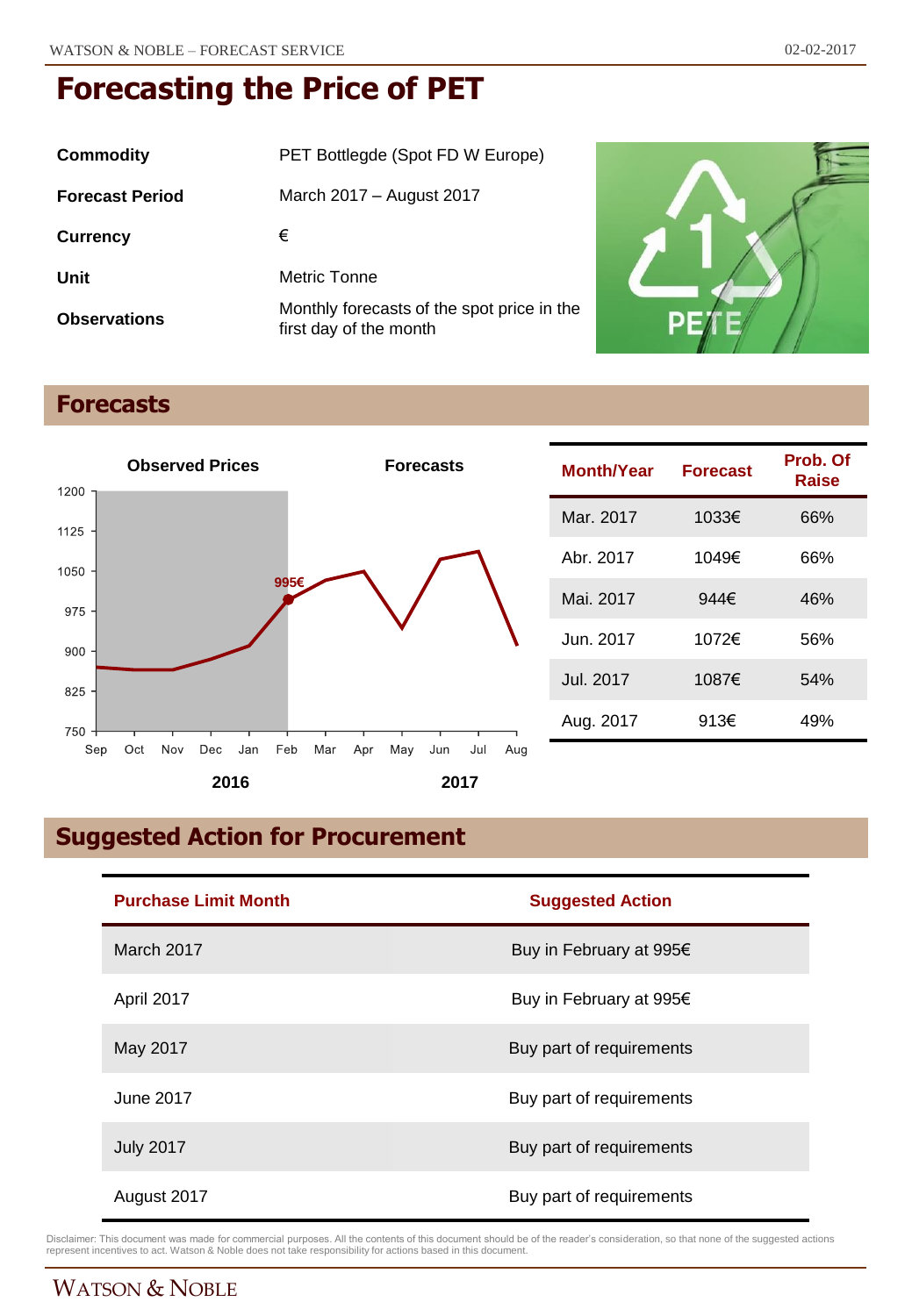## **Impact Analysis: One Month Forecast**



Our algorithm forecasts a higher price of PET in one month: it is expectable that the price increases 3,80% from 995€ to 1033€ until the beginning of March.

#### **Indices of Factors**



#### **Interpretation**

- Slight decrease of Supply: Positive pressure of the Supply index
- **Increase of Demand**: Positive pressure of the Demand index
- Positive pressure of the index of PET
- Positive pressure of the index of variables representing the market upstream
- **Positive pressure of the index of variables** representing the market downstream
- Negative pressure of the financial index
- **Considerably positive pressure of other commodities and other factors**
- Focus on Poland, France, and Euro





Disclaimer: This document was made for commercial purposes. All the contents of this document should be of the reader's consideration, so that none of the suggested actions<br>represent incentives to act. Watson & Noble does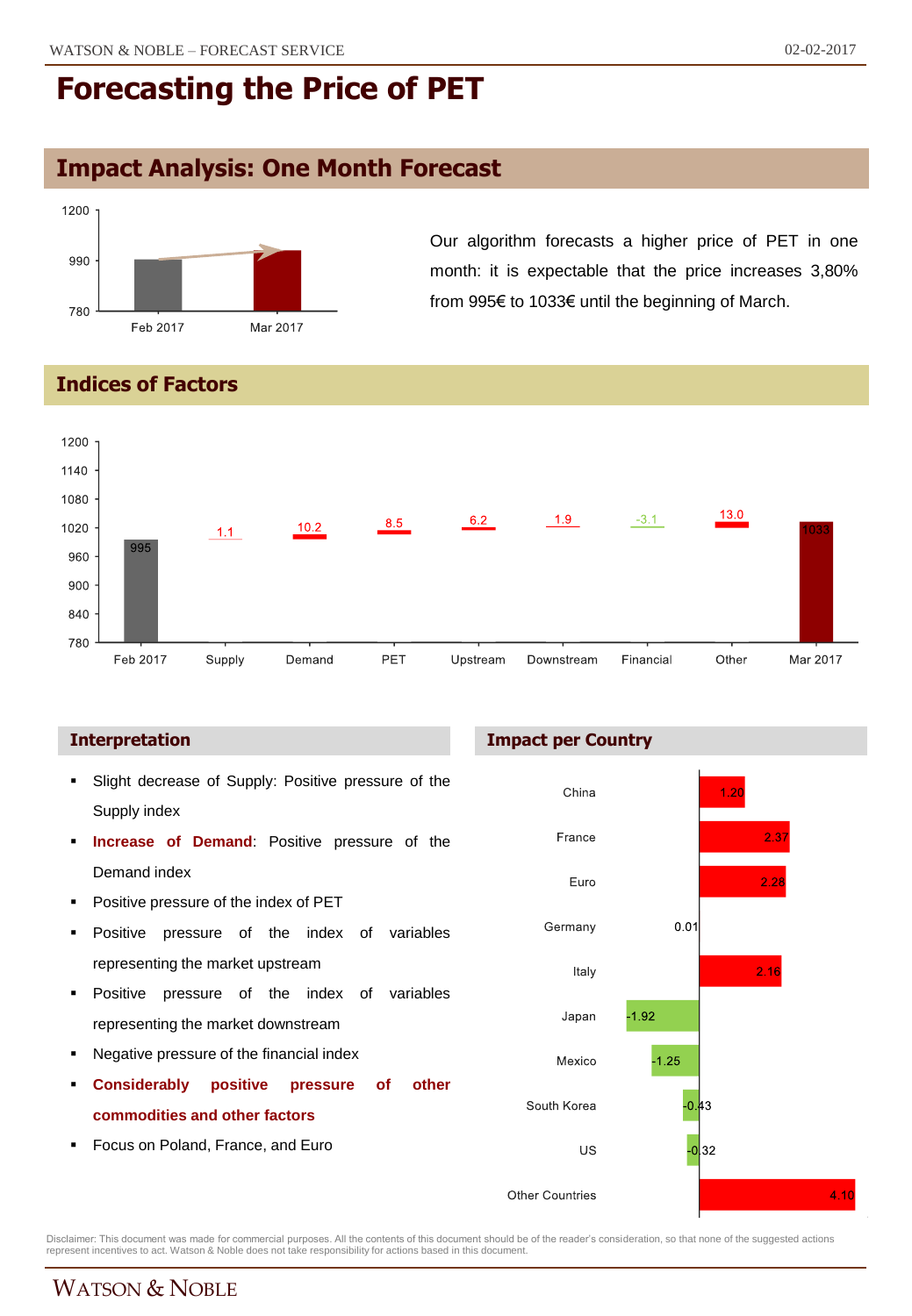# **Impact Analysis: Two Months Forecast**



Our algorithm forecasts a higher price of PET in two months: it is expectable that the price increases 5,46% from 995€ to 1049€ until the beginning of April.

### **Indices of Factors**



- **Decrease of Supply**: Positive pressure of the Supply index
- **Increase of Demand**: Positive pressure of the Demand index
- Positive pressure of the index of PET
- Positive pressure of the index of variables representing the market upstream
- **Positive pressure of the index of variables** representing the market downstream
- Slightly negative pressure of the financial index
- Positive pressure of other commodities and other factors
- Focus on Belgium, Japan, and UK





Disclaimer: This document was made for commercial purposes. All the contents of this document should be of the reader's consideration, so that none of the suggested actions<br>represent incentives to act. Watson & Noble does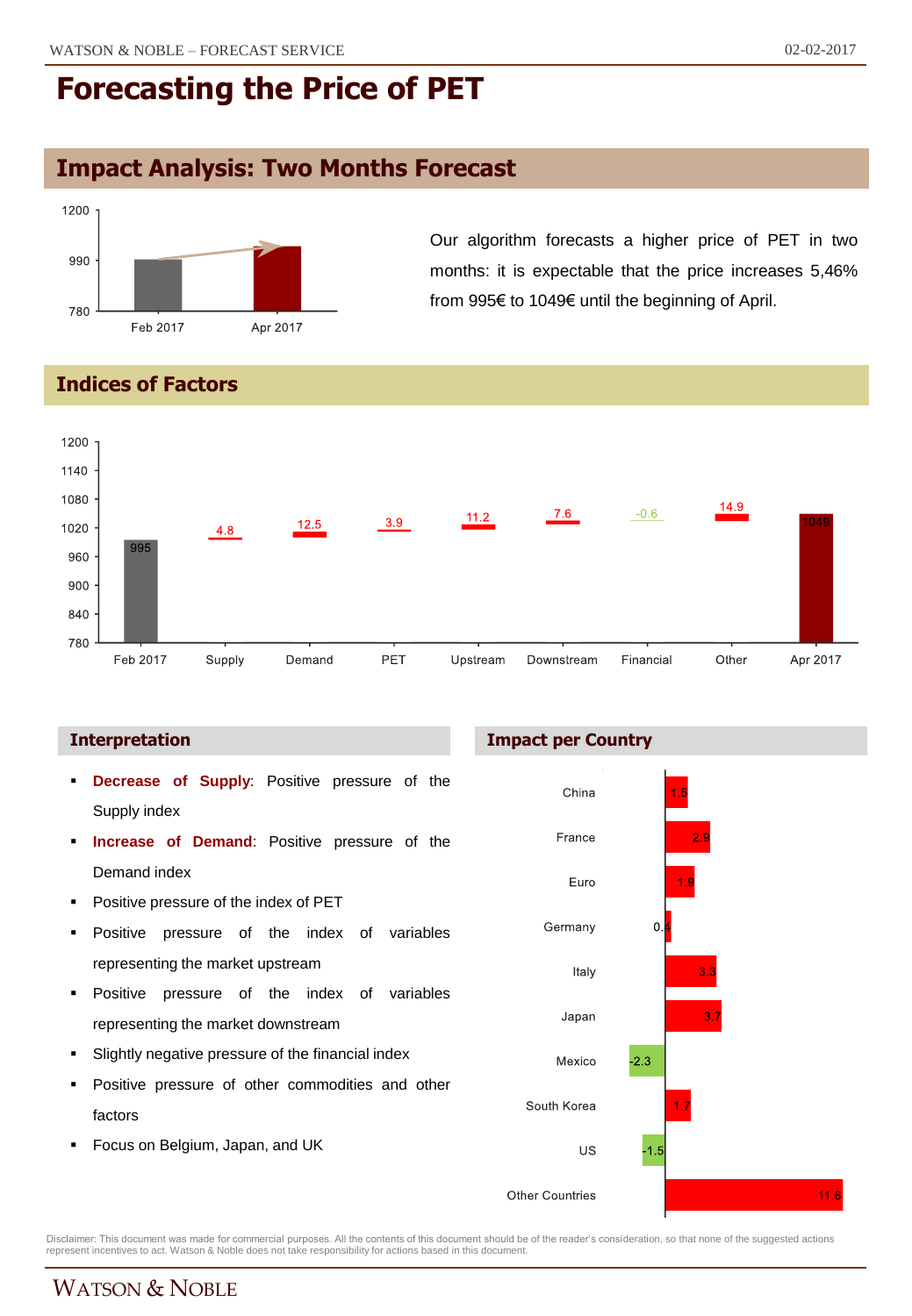# **Impact Analysis: Three Months Forecast**



Our algorithm forecasts a lower price of PET in three months: it is expectable that the price decreases 5,17% from 995€ to 944€ until the beginning of May.

#### **Indices of Factors**



- **Increase of Supply**: Negative pressure of the Supply index
- **Decrease of Demand:** Negative pressure of the Demand index
- Negative pressure of the index of PET
- Negative pressure of the index of variables representing the market upstream
- Negative pressure of the index of variables representing the market downstream
- Negative pressure of the financial index
- Negative pressure of other commodities and other factors
- Focus on UK, Mexico, and US

#### **Interpretation Impact per Country**



Disclaimer: This document was made for commercial purposes. All the contents of this document should be of the reader's consideration, so that none of the suggested actions<br>represent incentives to act. Watson & Noble does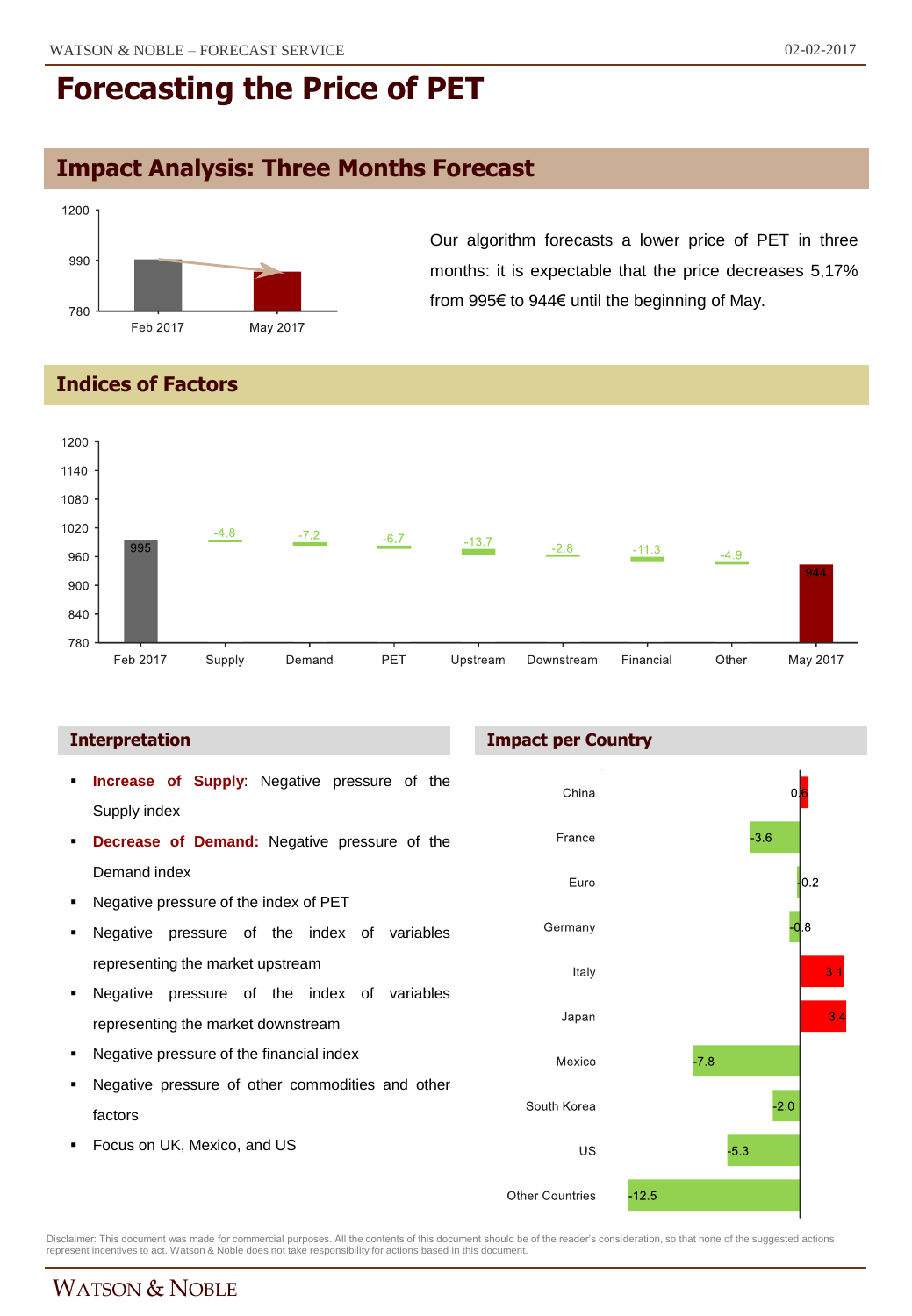# **Impact Analysis: Four Months Forecast**



Our algorithm forecasts a higher price of PET in four months: it is expectable that the price increases 7,75% from 995€ to 1072€ until the beginning of June.

### **Indices of Factors**



#### **Interpretation Impact per Country**



Disclaimer: This document was made for commercial purposes. All the contents of this document should be of the reader's consideration, so that none of the suggested actions<br>represent incentives to act. Watson & Noble does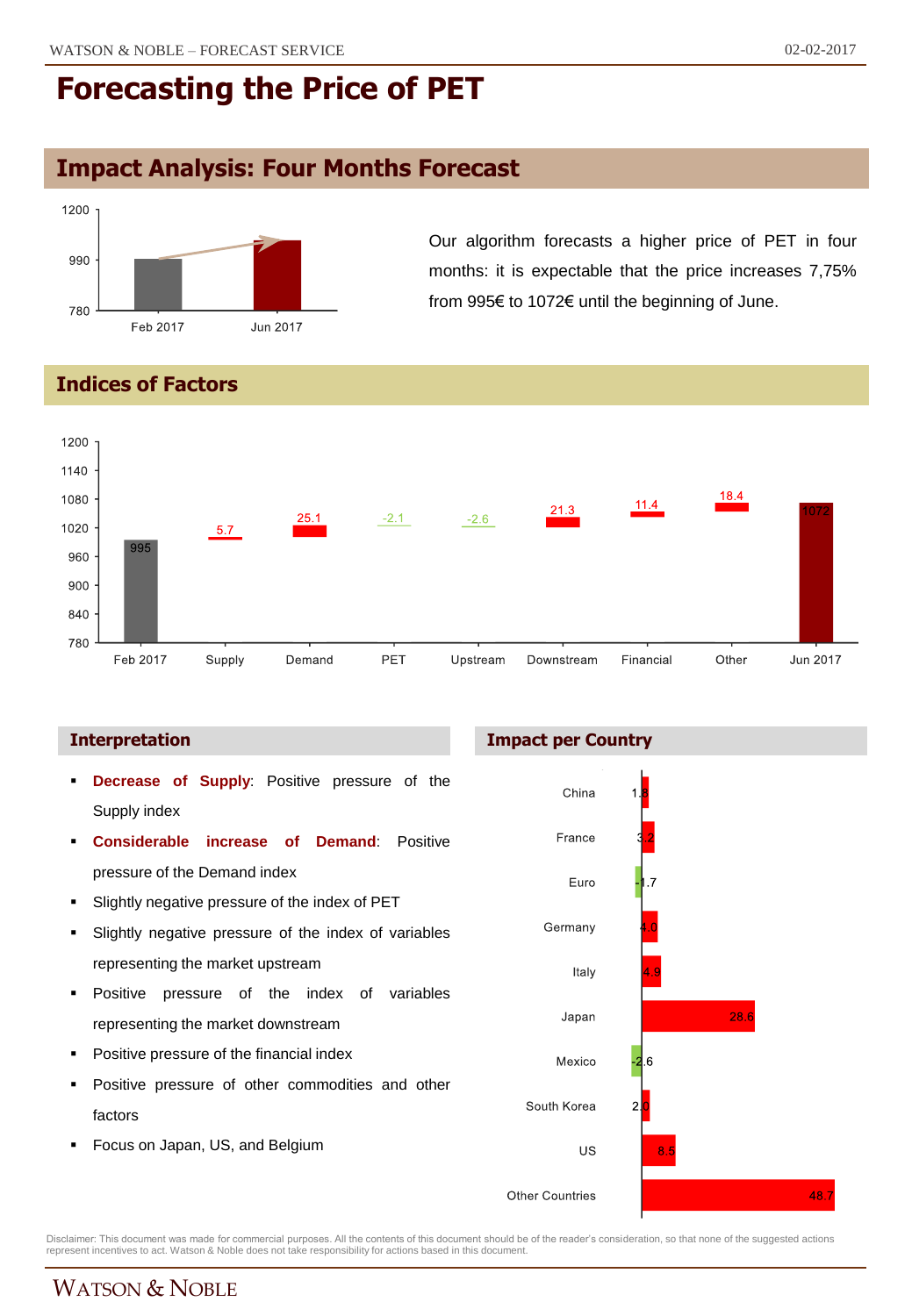# **Impact Analysis: Five Months Forecast**



Our algorithm forecasts a higher price of PET in five months: it is expectable that the price increases 9,22% from 995€ to 1087€ until the beginning of July.

### **Indices of Factors**



- **Decrease of Supply**: Positive pressure of the Supply index
- **Increase of Demand**: Positive pressure of the Demand index
- Positive pressure of the index of PET
- Positive pressure of the index of variables representing the market upstream
- **Considerably positive pressure of the index of variables representing the market downstream**
- Positive pressure of the financial index
- Positive pressure of other commodities and other factors
- Focus on Japan, France, and Russia





Disclaimer: This document was made for commercial purposes. All the contents of this document should be of the reader's consideration, so that none of the suggested actions<br>represent incentives to act. Watson & Noble does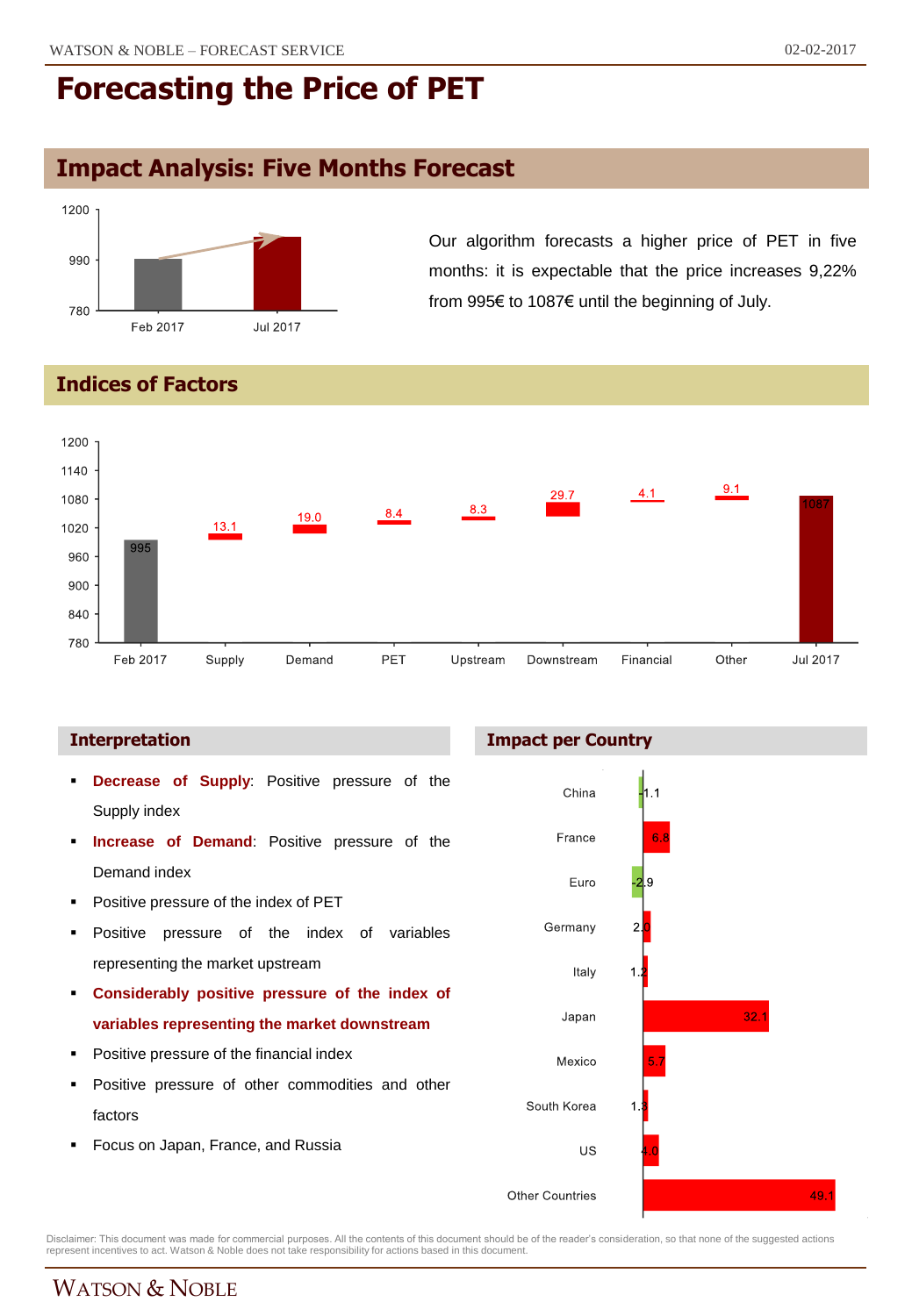## **Impact Analysis: Six Months Forecast**



Our algorithm forecasts a lower price of PET in six months: it is expectable that the price decreases 8,24% from 995€ to 913€ until the beginning of August.

### **Indices of Factors**



- Slight decrease of Supply: Positive pressure of the Supply index
- **Increase of Demand**: Positive pressure of the Demand index
- Negative pressure of the index of PET
- Negative pressure of the index of variables representing the market upstream
- Slightly negative pressure of the index of variables representing the market downstream
- Negative pressure of the financial index
- **Considerably negative pressure of other commodities and other factors**
- Focus on Japan, UK, and India





Disclaimer: This document was made for commercial purposes. All the contents of this document should be of the reader's consideration, so that none of the suggested actions<br>represent incentives to act. Watson & Noble does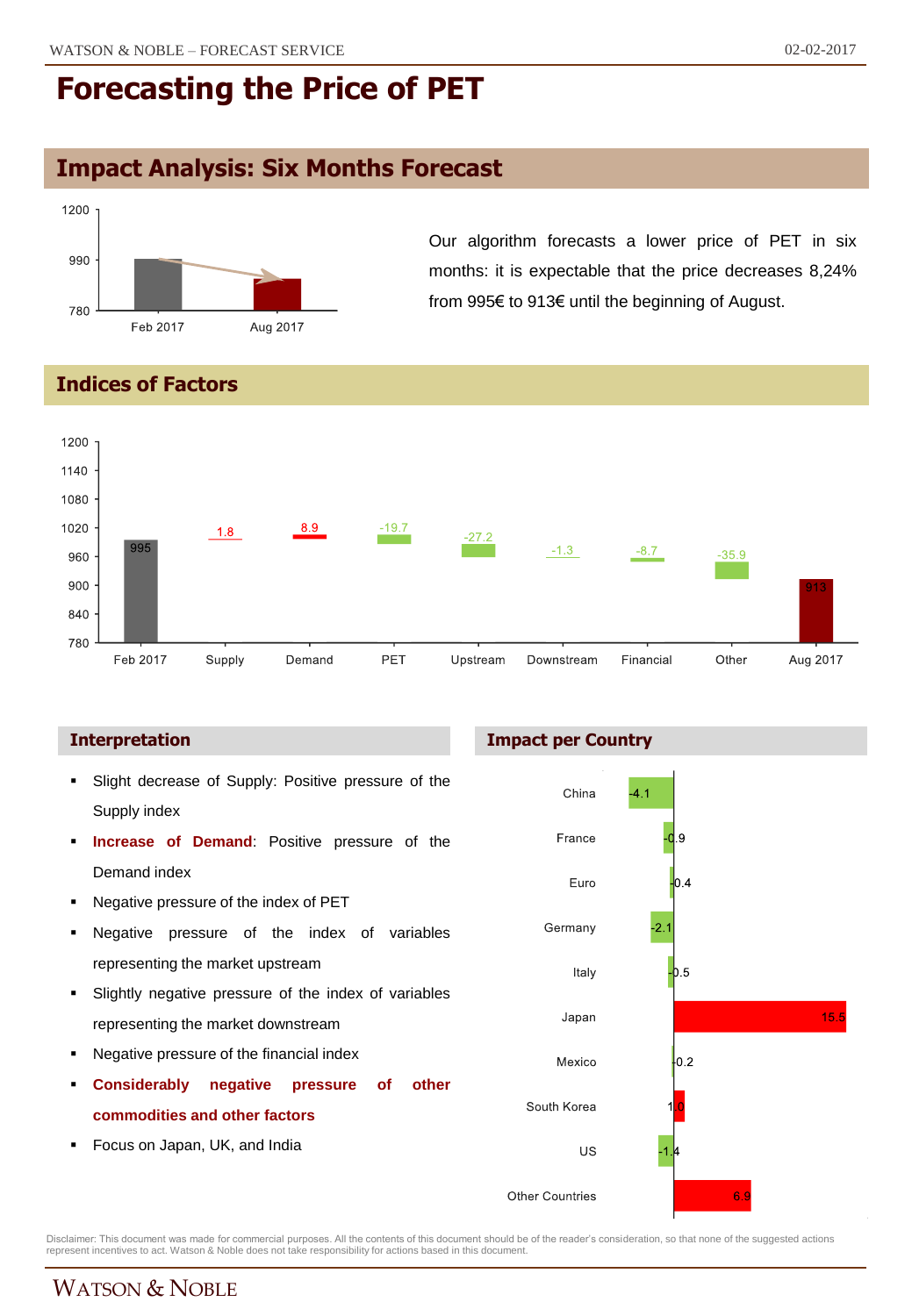## **APPENDIX I – Technical Explanation of the Impact Analysis**

In this appendix, we explain the impact analysis of the factors that most contribute for our forecasts.

This Impact Analysis is conducted individually for **each time horizon**, allowing for a distinction between the indices of variables that contribute for our forecasts at short and medium run.

For each time horizon, our analysis has **two components**: first, we present the impact of variables grouped by **indices of factors**; second we present the impact of variables grouped by **indices of countries.**

#### **Indices of Factors**

**Indices of factors** are indices of the weighted contributions of the variables grouped in those factors.

**Supply Index:** composed of macroeconomic variables of the producing and exporting countries. It includes variables such as production, exchange rates, inflation, monetary policy, and wages. For example, an increase in wages implies higher production costs which should (in linear, general, and *ceteris paribus* terms) generate an incentive to increase prices;

**Demand index:** composed of macroeconomic variables of the consuming and importing countries. It includes variables such as production, exchange rates, inflation, monetary policy, and wages. For example, a decrease in a consumer confidence index should (in linear, general, and *ceteris paribus* terms) increase savings and decrease demand, leading to lower prices;

**PET Index**: composed of variables related to PET. It includes variables such as the price of PET in different regions of the world and exports, imports, and producer prices of PET in some countries. For example, an increase in the price of PET in other region may imply an increase in the price of PET in Europe due to arbitrage movements;

**Upstream index:** composed of variables related to Propylene, Oil, Natural Gas and Naphtha.. It includes variables such as the price and exports, imports, and producer prices of the inputs in some countries. For example, an increase in the price of Oil should (in linear, general, and *ceteris paribus* terms) generate an increase in the price of PET;